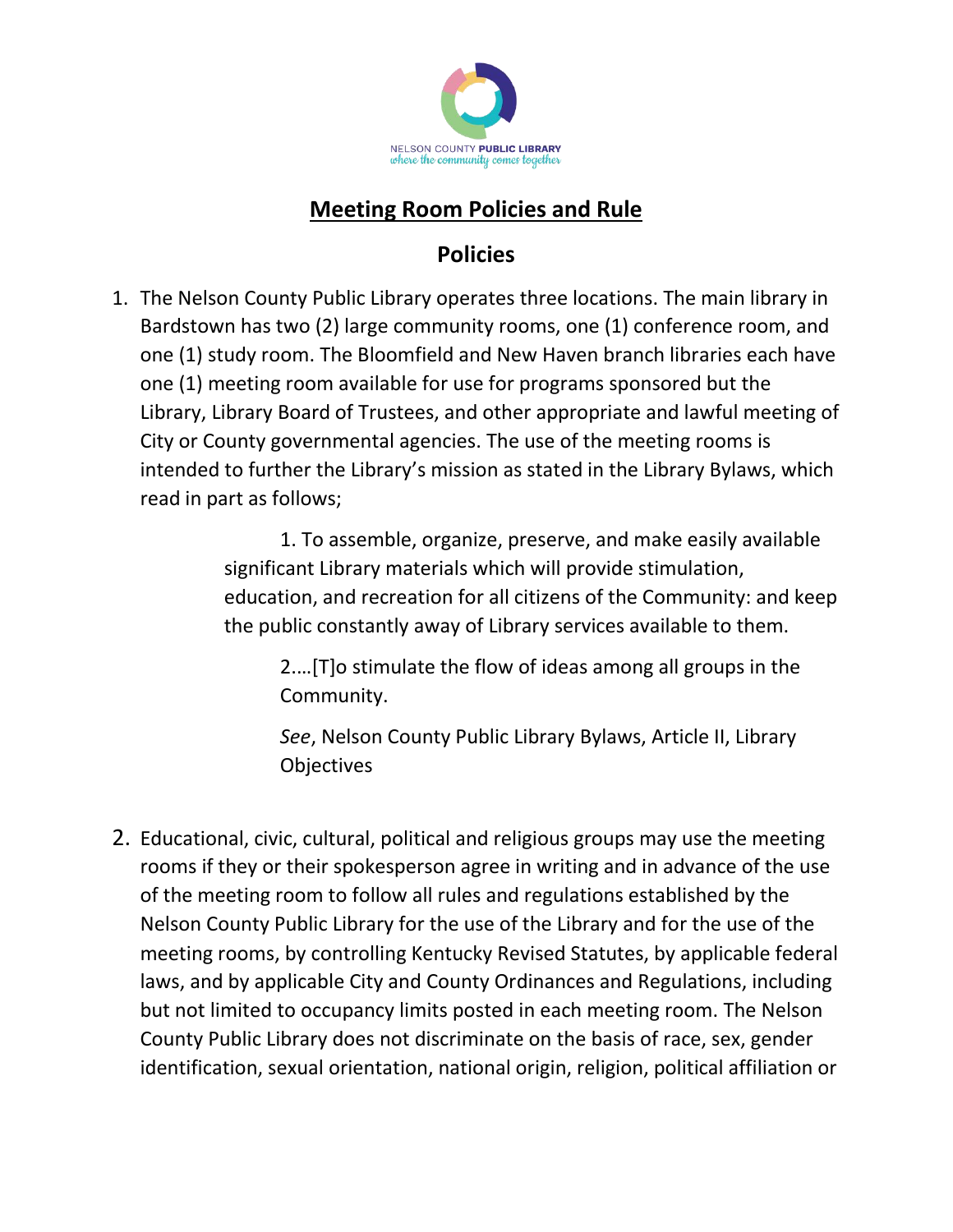

disability. The meeting rooms shall be available to all groups or individuals who have open membership and similar non-discrimination policies.

## *Rules*

- 1. The Nelson County Public Library has priority over use of the meeting rooms and shall schedule said rooms for Library events or functions at its pleasure. Other organizations, groups or individuals requesting use of an available meeting room shall be scheduled on a first come first serve basis.
- 2. Public meeting room use does NOT constitute Library endorsement of the beliefs, policies, or ideas expressed or of presentations made by organizations, groups, or individuals using the meeting rooms. Any advertisement, announcement or other printed or broadcast materials used by any organization, group or individual either prior to the meeting, during the meeting or after the meeting shall not name the Library as a sponsor and shall clearly state that the Library does not endorse the beliefs, policies or ideas expressed or of presentations made by organizations, groups or individuals using the meeting rooms.
- 3. All publicity connected to the use of a meeting room shall clearly state the full name of the organization sponsoring the meeting and the true purpose of the meeting.
- 4. Neither the name nor the address of the Library may be used as the official address or headquarters of any organization, group or individual using a meeting room.
- 5. No admission fees and no administration fees shall be charged or donations solicited or accepted during the use of any meeting room except for fees for conference programs or educational courses which are sponsored by the Library or by appropriate City or County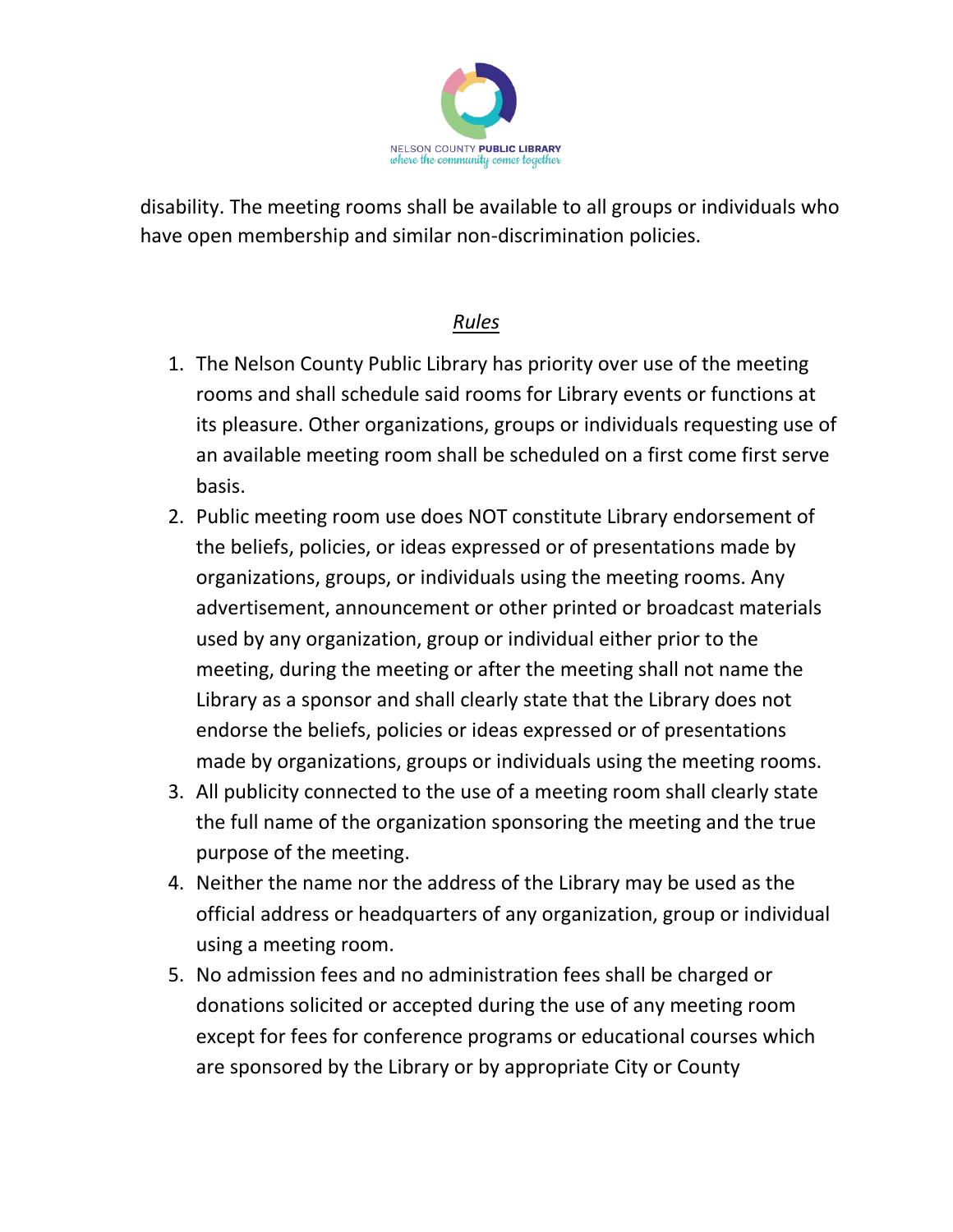

government agencies. No fee shall be charged by the Library for use of a meeting room.

- 6. No person attending an event sponsored by any organization, group or individual using a meeting room shall be requested or required to record his or her name or any other personal information as a requirement of attendance at the program except for events sponsored by the Library.
- 7. All programs held in any meeting room shall be open to the public without reservation or qualification of any kind.
- 8. No goods or services shall be sold and no solicitation for the sale of goods or services shall be allowed in the meeting rooms or anywhere on Library premises except by the Library or appropriate City or County government agencies.
- 9. The Library Director shall have the right to cancel a scheduled event for any meeting room at any time if an emergency meeting by such entities as the Library Board of Trustees, Civil Defense, Homeland Security, etc., becomes reasonably necessary and use of the meeting room is required.
- 10.Smoking and consumption of alcoholic beverages and / or controlled illegal substances is strictly prohibited during use of any meeting room, unless consumption of alcoholic beverages is specifically approved in writing by the Library Director prior to the use of the meeting room.
- 11.Every application for permission to use a meeting room must be signed by a responsible adult. Meetings of juveniles are allowed, but the juvenile attendees must be supervised by an identified responsible adult at the ratio of one adult for every twelve juveniles or fraction thereof.
- 12.The Library Director, his or her designee, and/ or Library staff shall have the right to enter any meeting at any time for any reason or for no reason.
- 13.Every application for use of a meeting room shall include an agreement that the Registrant and each person attending the meeting or using the meeting room and Library facilities during the meeting does hold the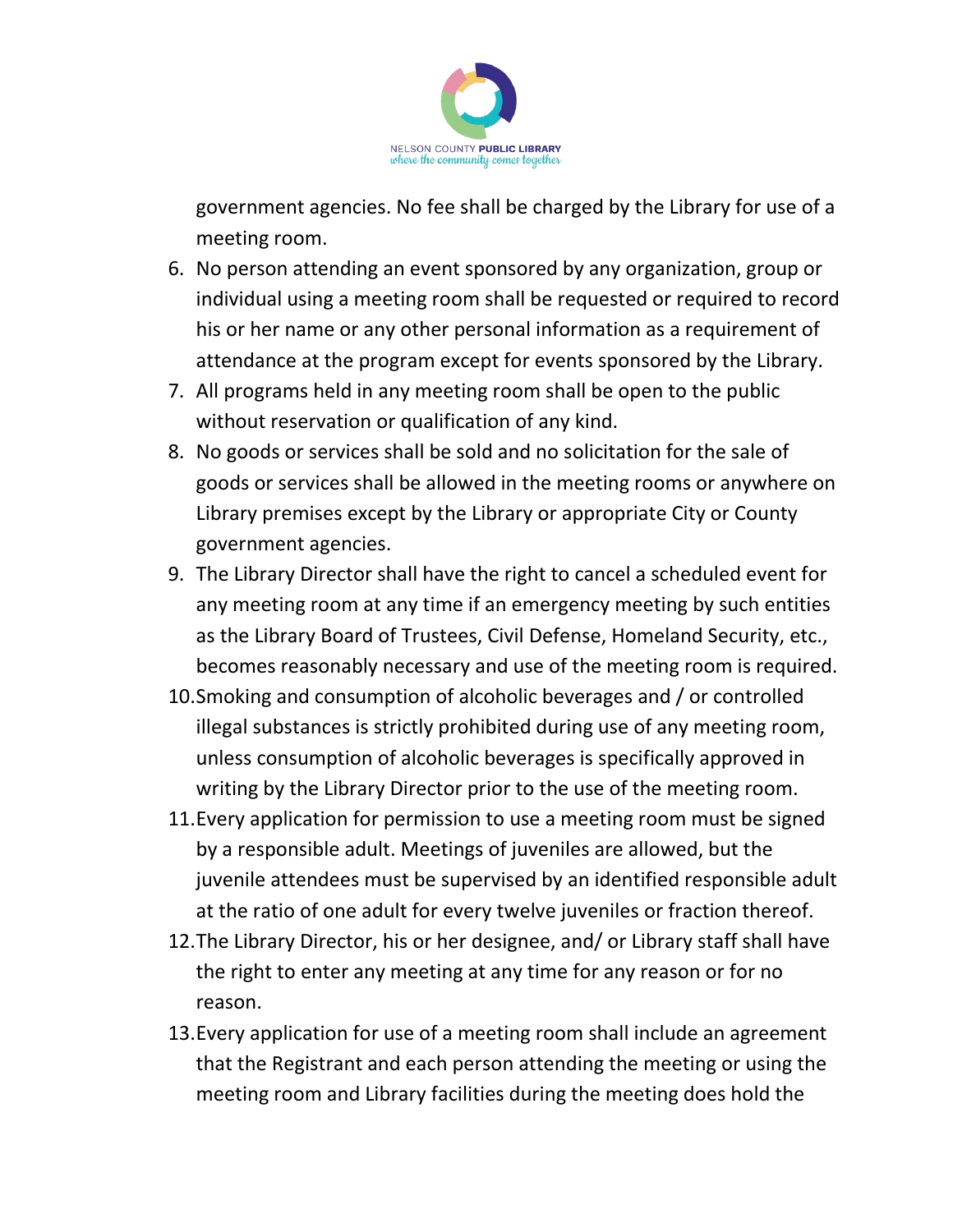

Library, its employees, Board of Trustees, Agents, heirs, and assigns, and City and County Government harmless and does indemnify same from any and all claims, causes of action, demands, suits, fines, penalties, attorney fees, court costs, or judgments, arising from injury of any kind suffered or claimed as a result of using the meeting room or Library premises, and such a waiver and hold harmless agreement shall be executed prior to use of the meeting room and Library facilities.

- 14.Programs involving the sale, advertising, promotion of commercial products, goods or services, or programs sponsored by a business entity, regardless of purpose, are prohibited. Programs involving workshops or seminars regarding financial, estate or retirement planning are considered "for profit" ventures, and, therefore, are prohibited.
- 15.Use of meeting rooms for social gatherings, including but not limited to family reunions, baby showers, birthday parties, dances, and the like, are prohibited.
- 16.Meeting rooms may be used by any particular group, organization or individual not more than one time per month on the average unless deviation therefrom is approved in writing by the Library Director.
- 17.The Library shall not be held accountable for any loss arising from use of a meeting room. The Library shall not be and is not responsible for the loss, theft, or damage caused or alleged to have been caused to any equipment, supplies, personal items, or any other item(s) brought to the meeting or used by any of the attendees at said meeting.
- 18.Any group, organization or individual using a meeting room shall agree in writing in advance of the use of the meeting room to refund the Library for any reasonable cost of repairing damage of any kind caused to either the meeting room or Library premises resulting from the use of the meeting room, and the costs of repairing damage or replacing goods not repairable shall be made within a reasonable time of demand for payment by the Library Director or his or her agent. Any court costs or